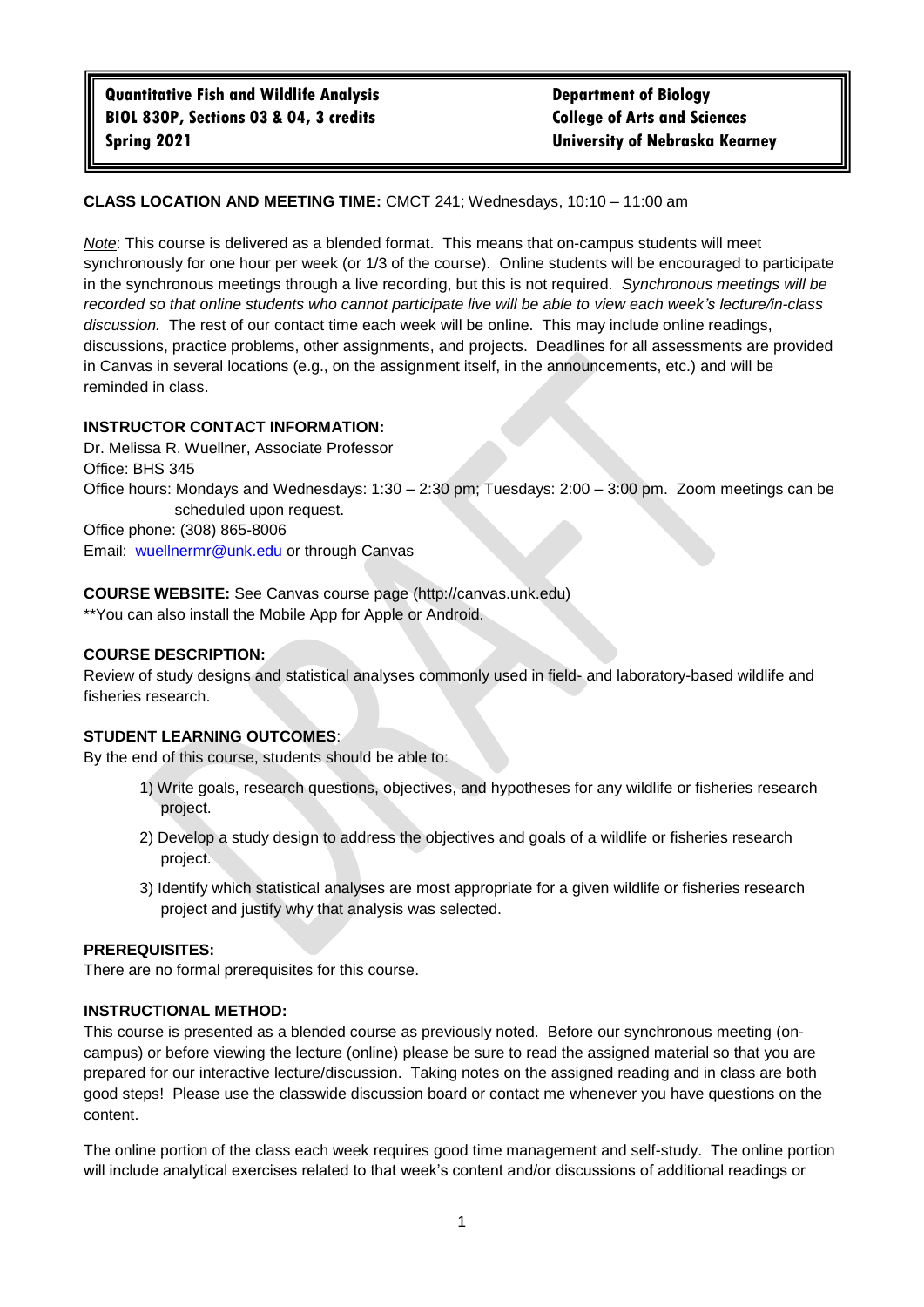planning of the group project you'll be working on throughout the semester (see next paragraph). In general, extra effort is often required in an online course compared to the classroom-based version because most of the work rests on your shoulders. You will be required to read or view any additional assigned materials (example: another reading for the discussion) each week. Most weeks include at least one discussion. Weekly course updates and reminders will be provided via the "Announcements" feature in Canvas and one other assignment. Communication with the instructor can be by phone, e-mail, or in person. You are encouraged to use all three as frequently as needed.

Instead of exams, I will be "testing" your ability to integrate and apply what you have learned from the class into a small group project. I will be assigning you to your groups so that I can mix up areas of interest and oncampus and online students together. The project will be broken down into different sections, and you will be working on it throughout the entire semester.

# **COURSE REQUIREMENTS**:

On-campus students are required to make each week's synchronous meeting (unless your absence has been previously communicated with me), and online students are required to view the recorded discussion each week (if they don't join the live class via Zoom). All students are required to complete all assigned readings, view all presentations, and contribute to all discussions as scheduled. Assignments and other assessments must be turned in by the assigned due dates. Students should make the effort to log into the class throughout the week rather than just one or two days, even if it is just a "quick check" of the discussions or announcements.

# **UNIVERSITY POLICIES RELATED TO COVID-19:**

The university community is deeply concerned for the well-being of its students, faculty, and staff. Keeping each other as safe as possible will require commitment from each of us; failure to do so will literally place lives in danger. The full policy relating to mitigation of the spread of infectious diseases can be found at [https://www.unk.edu/coronavirus/.](https://www.unk.edu/coronavirus/) Policies that apply to all courses (online, remote, blended, or face-to-face) include:

 Students shall monitor their health daily. No student shall attend classes in person while sick. Those who have had contact with positive-tested individuals or show COVID-19 related symptoms must have clearance from the Public Health Center prior to returning to face-to-face classes. There will be no penalties for missing classes for COVID-19 related absences. Students will still be responsible for course content through alternative attendance or other options arranged with the instructor.

Additional policies specific to face-to-face instruction include the following:

- 1. During Phases I and II, all students are required to wear masks that cover the nose and mouth at all times during class and at any time, inside or outside, where physical distancing of at least 6' is not possible. Instructors shall maintain 16' of distance from students while lecturing but may be closer, if masked. Instructors have the authority to direct students who refuse to wear masks to leave the classroom. Students who have medical issues that make masks inadvisable should contact Disability Services for Students at 308.865.8214 to request an exemption.
- 2. Students shall not arrive for class more than 5 minutes before the scheduled start time for the course. Instructors shall dismiss students promptly at the end time and all shall leave the classroom promptly. Students who have questions should use office hours rather than before/after class times.
- 3. Instructors and students should clean their desks prior to class. Cleaning materials will be provided.
- 4. Additional requirements for Phase III, for specialty courses such as labs or performing arts, or for experiential learning are detailed below.
	- a. Because this is an online course, there are no additional requirements for Phase III at this time. If you do come to campus for another class or any other reason, please review the related policies for that course or any additional campus guidelines prior to coming to campus.

Questions regarding COVID-19 should be directed to the Public Health Center [unkhealth@unk.edu](mailto:unkhealth@unk.edu) or 308- 865-8254. Questions regarding the COVID-19 academic policy should be directed to Sr. Vice Chancellor Bicak at [bicakc@unk.edu.](mailto:bicakc@unk.edu) Questions regarding department specific requirements should be directed to the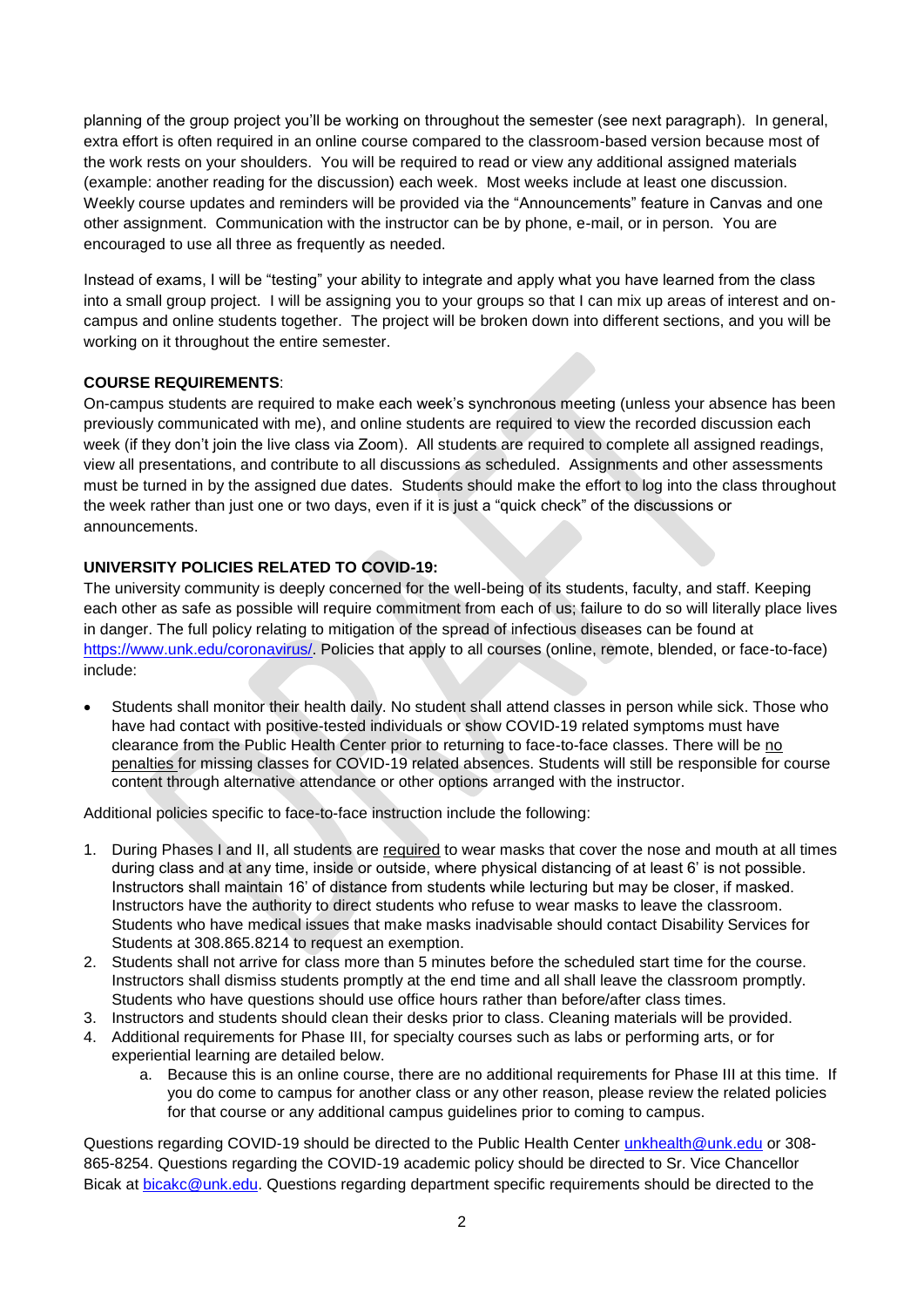chair of the relevant department. The chair for the Department of Biology is Dr. Julie Shaffer. She may be contacted via email at [shafferjj@unk.edu](mailto:shafferjj@unk.edu) or by phone at 308-865-8661.

# **WHAT HAPPENS IF UNK GOES REMOTE?**

It is possible that on-campus classes could move to remote delivery at any time during this semester. I will work to make the transition for all as seamless as possible. The course schedule will proceed as noted in the syllabus, regardless of whether the UNK campus is open or closed.

# **MISSED ASSIGNMENTS/QUIZZES/EXAMS AND MAKE-UP POLICY**:

Any and all assignments, quizzes, or exams in this class *MUST* be submitted or completed by the deadlines provided unless you and I have discussed otherwise. This helps me manage grading and ensure that your assessments are returned back to you as soon as possible. If we have not discussed missing class or an assignment/quiz/exam, you will receive a **zero** on any relevant assessments. **Please note that computer emergencies (e.g., hard drive crashed, internet outage etc.) may not be NOT considered an excuse in some situations. You should always have an alternative means of accessing or submitting electronic information and course work.**

*If you are experiencing symptoms that could be COVID or other illnesses, please let me know as soon as possible*. We can discuss options for making up missed coursework, or I can provide you options for how you might exit the course without penalty within the confines of university policies. Options may vary depending on the duration and timing of your illness.

# **REQUIRED MATERIALS:**

There are *two* textbooks required for this course. Please see book information below. These books will be available at UNK's Antelope Bookstore or can be purchased through your favorite textbook provider (Amazon, Barnes and Noble, etc.).



Wildlife Study Design, 2nd Edition Morrison et al. 2008 ISBN-13: 978- 0387755274



Quantitative Analyses in Wildlife Science Brennan et al. 2019 ISBN-13: 978- 1411431079

All other assigned readings will be provided on Canvas. For research resources, please be sure to use the distance services provided by the UNK library as well as online search engines (e.g., Google Scholar) as you may need to access older articles that may or may not be available online.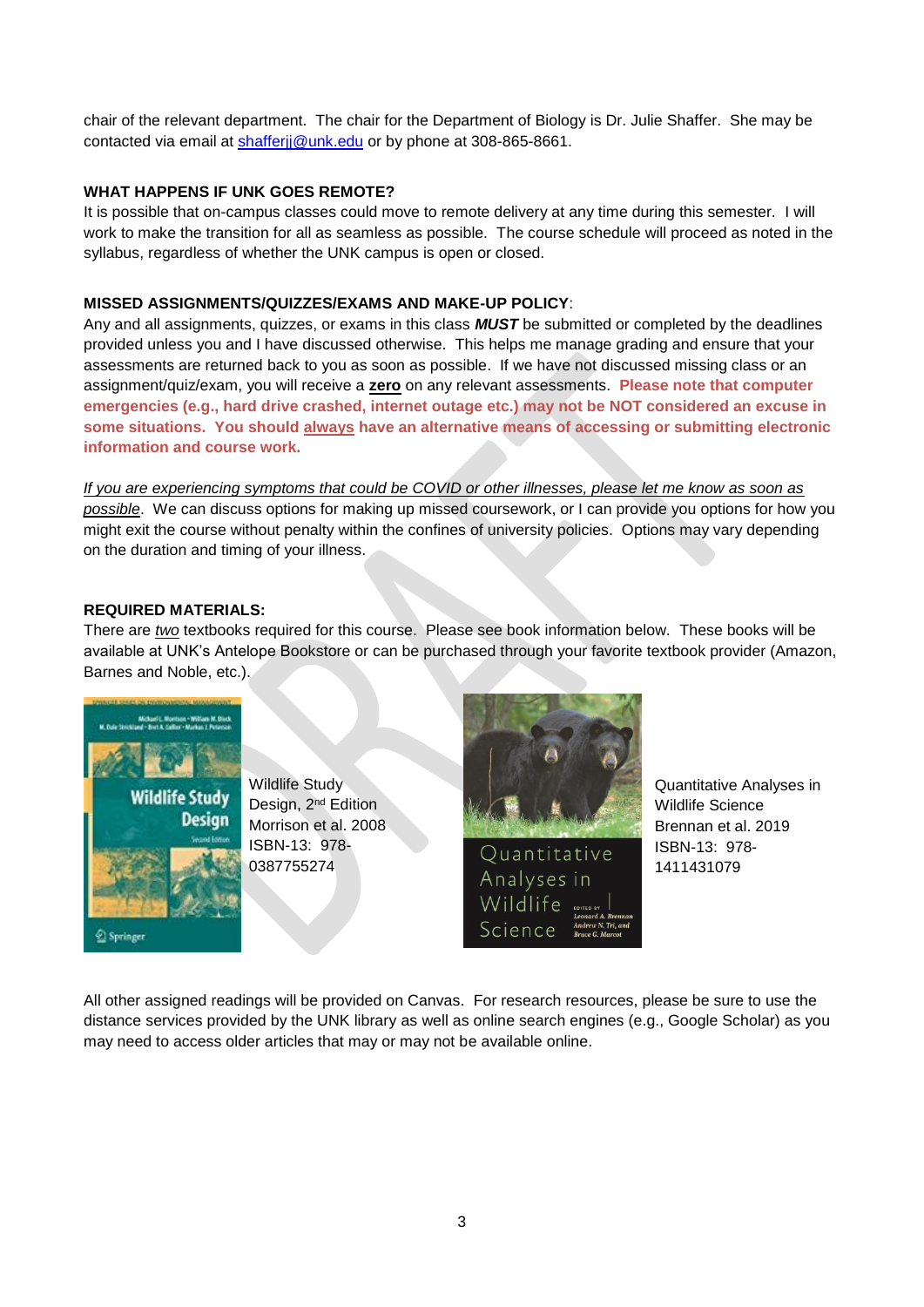**GRADING POLICY:** Below is a roughly estimated breakdown of the assignments and points for this course. Please note that these points may be subject to change but that those changes will be communicated with you in a timely fashion. Grades will be entered in Canvas so you should be aware of where you stand throughout the semester.

| <b>Grade Item</b>                  | <b>Points</b> |
|------------------------------------|---------------|
| Project Proposal/Study Design      | 100           |
| <b>Project Analysis/Discussion</b> | 100           |
| <b>Final Presentation</b>          | 50            |
| <b>Online Discussions</b>          | 200           |
| Various assignments                | 200           |
| <b>TOTAL</b>                       | 650           |

Grades in this class will be assigned according to the standard scoring system described below. Only by attaining these percentages can you be assured of receiving a desired grade.

| $A+$ | 97 – 100%    | A | $94 - 96 \%$ | A-        | $90 - 93%$  |
|------|--------------|---|--------------|-----------|-------------|
| $B+$ | $87 - 89\%$  | в | $84 - 86%$   | <b>B-</b> | $80 - 83%$  |
| $C+$ | 77 – 79%     |   | 74 – 76%     | $C -$     | $70 - 73%$  |
| D+   | $67 - 69 \%$ | D | $60 - 64\%$  | $D-$      | $60 - 63\%$ |
|      |              |   | $<60\%$      |           |             |

*Please note: If your final grade is within 0.5% of the next highest grade, your grade will be rounded up (e.g., an 89.50% will be considered an "A-"). This is the definitive cutoff for rounding grades. There will be no exceptions to this policy.*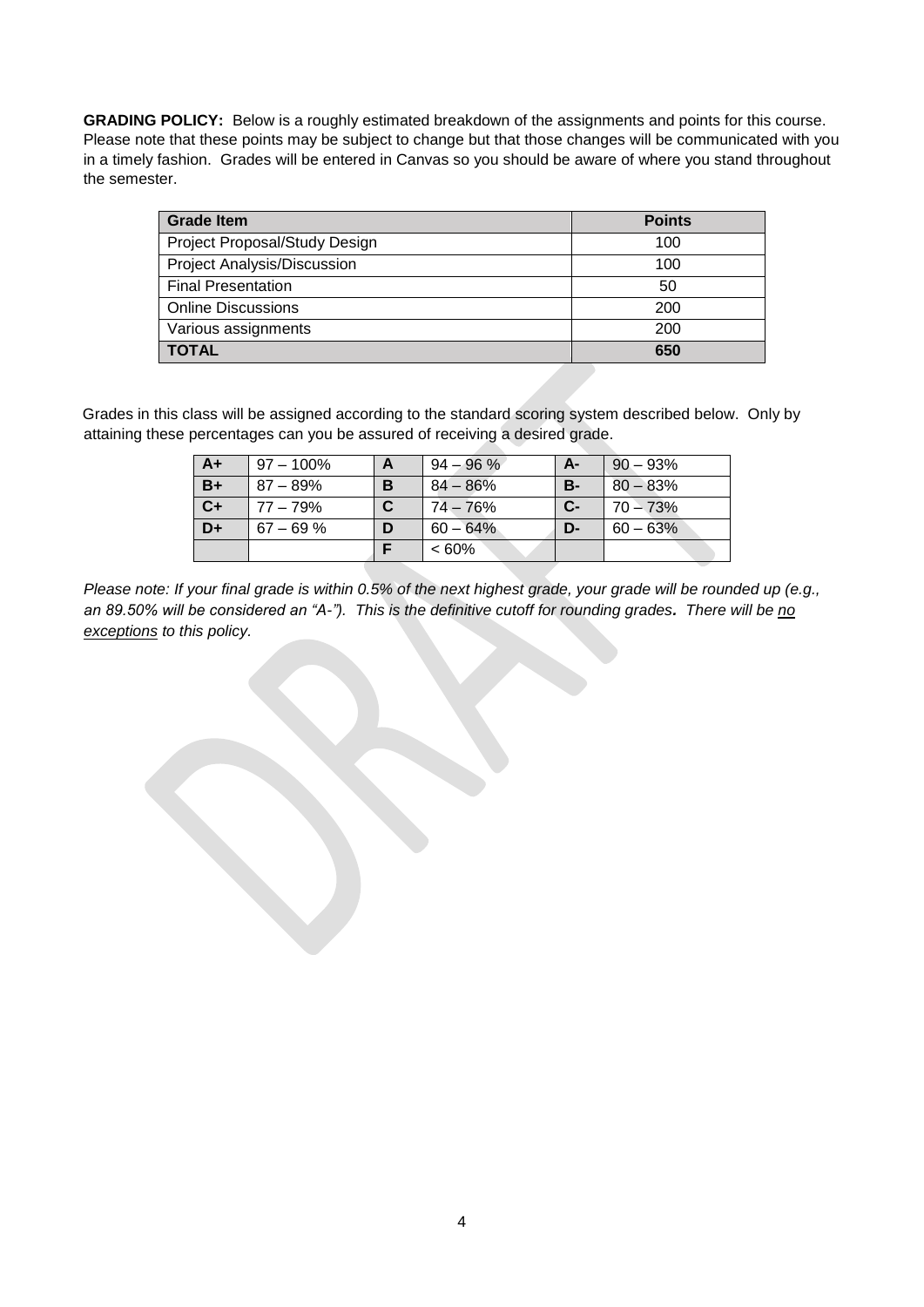**COURSE CALENDAR:** This is a *tentative* course schedule. If changes are made to the schedule, the class will be notified. Check the assignment directions and the "Announcements" page for due dates for all assessments.

| <b>Week Dates</b><br>(Meeting Day) | <b>Theme</b>                                                | <b>Pre-Lecture Reading</b>                                                                                      | <b>Reading for</b><br><b>Discussion</b>                                     | <b>Discussions</b>                                                             | <b>Assignments</b>                                                                                             |
|------------------------------------|-------------------------------------------------------------|-----------------------------------------------------------------------------------------------------------------|-----------------------------------------------------------------------------|--------------------------------------------------------------------------------|----------------------------------------------------------------------------------------------------------------|
| $1/25 - 1/31$<br>(1/27)            | <b>Getting Started</b>                                      | None, but do watch<br>the "Navigating the<br>Course" video                                                      | Chapter 1 (Morrison et<br>al. 2008)                                         | What are the biggest<br>challenges to studying<br>wildlife and fish?           | Personal Introduction Video<br>and Responses<br><b>Experience with Stats Survey</b>                            |
| $2/1 - 2/7$<br>(2/3)               | Study Design: Part I                                        | Chapter 2 (Morrison et<br>al. 2008)                                                                             | None                                                                        | Introduction to the Group<br>Project                                           | Rate and Rank the Projects                                                                                     |
| $2/8 - 2/14$<br>(2/10)             | Study Design: Part II                                       | Chapter 3 (Morrison et<br>al. 2008)                                                                             | <b>Johnson (1999)</b>                                                       | Meet your Group<br>Should we do away with<br>hypothesis testing?               | <b>Beginning Your Project:</b><br>Developing Your Research<br>Goal, Question(s), Objectives,<br>and Hypotheses |
| $2/15 - 2/21$<br>(2/17)            | Critiquing Studies: An<br>Introduction                      | Hurlburt (1984)<br>Vance et al. (2013)                                                                          | Philipp et al. (2009)                                                       | Critiquing Phillipp et al.<br>(2009)<br><b>Revision of First</b><br>Assignment | Revise Goal, Questions, and<br>Objectives                                                                      |
| $2/22 - 2/28$<br>(2/24)            | Population-level<br>Analyses: Counts,<br>Abundance, Density | Chapter 5 (Brennan et<br>al. 2019)                                                                              | None, but do watch the<br>"R Demonstration" for<br>this week.               | <b>Building Your Bibliography</b>                                              | Pop. Estimate Exercise in R<br><b>Bibliography of Similar Studies</b>                                          |
| $3/1 - 3/7$<br>(3/3)               | Population-level<br>Analyses: Age & Size                    | Paukert and Spurgeon<br>(2017)<br>Schoup and Michaletz<br>(2017)<br>Ogle et al. (2017)<br>Neumann et al. (2012) | None, but do watch the<br>"Age and Size<br>Demonstration" for this<br>week. | Working on Your Group's<br>Study Design Idea                                   | Age and Size Exercise<br>Submit Your Group's Study<br>Design Idea                                              |
| $3/8 - 3/14$<br>(3/10)             | Population-level<br>Analyses: Resource<br>Selection         | Chapter 12 (Brennan<br>et al. 2019)                                                                             | None                                                                        | Peer-review Feedback on<br><b>Study Design</b>                                 | <b>Resource Selection Exercise</b><br>Peer Feedback on Study<br>Design                                         |
| $3/15 - 3/21$<br>(3/17)            | Population-level<br>Analyses: Spatial<br>Analysis           | Chapter 13 (Brennan<br>et al. 2019)                                                                             | None                                                                        | Working on Your Group's<br>Study Design Idea                                   | <b>Spatial Analysis Exercise</b><br>Revise Study Design                                                        |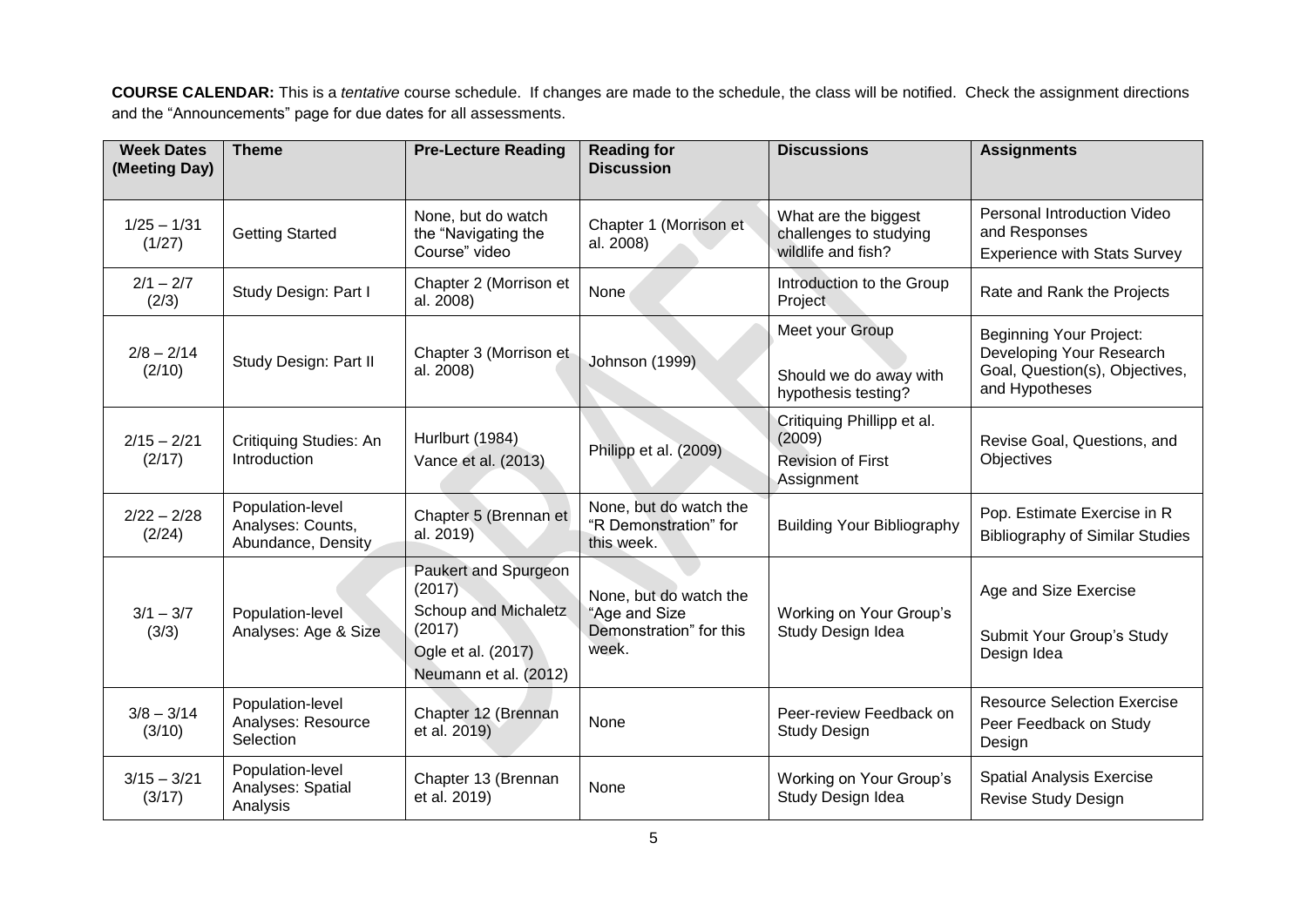| <b>Week Dates</b><br>(Meeting Day) | <b>Theme</b>                                                            | <b>Pre-Lecture Reading</b>                      | <b>Reading for</b><br><b>Discussion</b>                | <b>Discussions</b>                                                    | <b>Assignments</b>                                                           |
|------------------------------------|-------------------------------------------------------------------------|-------------------------------------------------|--------------------------------------------------------|-----------------------------------------------------------------------|------------------------------------------------------------------------------|
| $3/22 - 3/28$<br>(3/24)            | <b>Community Analyses:</b><br><b>Multivariate Models</b>                | Chapter 3 (Brennan et<br>al. 2019(              | Data Organization in<br>Spreadsheets for<br>Ecologists | Discuss your Data: How<br>does it need to be<br>Organized and Cleaned | <b>Multivariate Model Exercise</b><br>Show Me the Data!                      |
| $3/29 - 4/4$<br>(3/31)             | <b>Community Analyses:</b><br>Competition and<br>Predation              | Crowder (1990)<br>Smith (1985)<br>Pianka (1974) | None                                                   | <b>Discussing Your Analyses</b>                                       | What Analysis Will you<br>Choose?                                            |
| $4/5 - 4/11$<br>(4/7)              | Social Science Data                                                     | Little and Rubin<br>(1989)                      | None                                                   | Revising and Conducting<br>Analyses for Group<br>Project              | <b>Revision of Proposed Analysis</b><br>for Group Project                    |
| $4/12 - 4/18$<br>(4/14)            | Final Project and<br>Presentation<br>Preparation: Figures<br>and Tables | Weissgerber et al.<br>(2015)                    | None                                                   | Data Analyses and Visual<br>Presentation                              | None (But continue to prepare<br>for final group presentation<br>and report) |
| $4/19 - 4/25$<br>(4/21)            | Week 1 of Final<br>Projects and<br><b>Presentations</b>                 | None                                            | None                                                   | None                                                                  | <b>Final Presentations and</b><br>Reports                                    |
| $4/26 - 5/2$<br>(4/28)             | Week 2 of Final<br>Projects and<br>Presentations                        | None                                            | None                                                   | None                                                                  | Submit peer evaluations                                                      |
| <b>Finals Week</b>                 | FINAL REFLECTION (Due by 11:59 pm Central on 5/5)                       |                                                 |                                                        |                                                                       |                                                                              |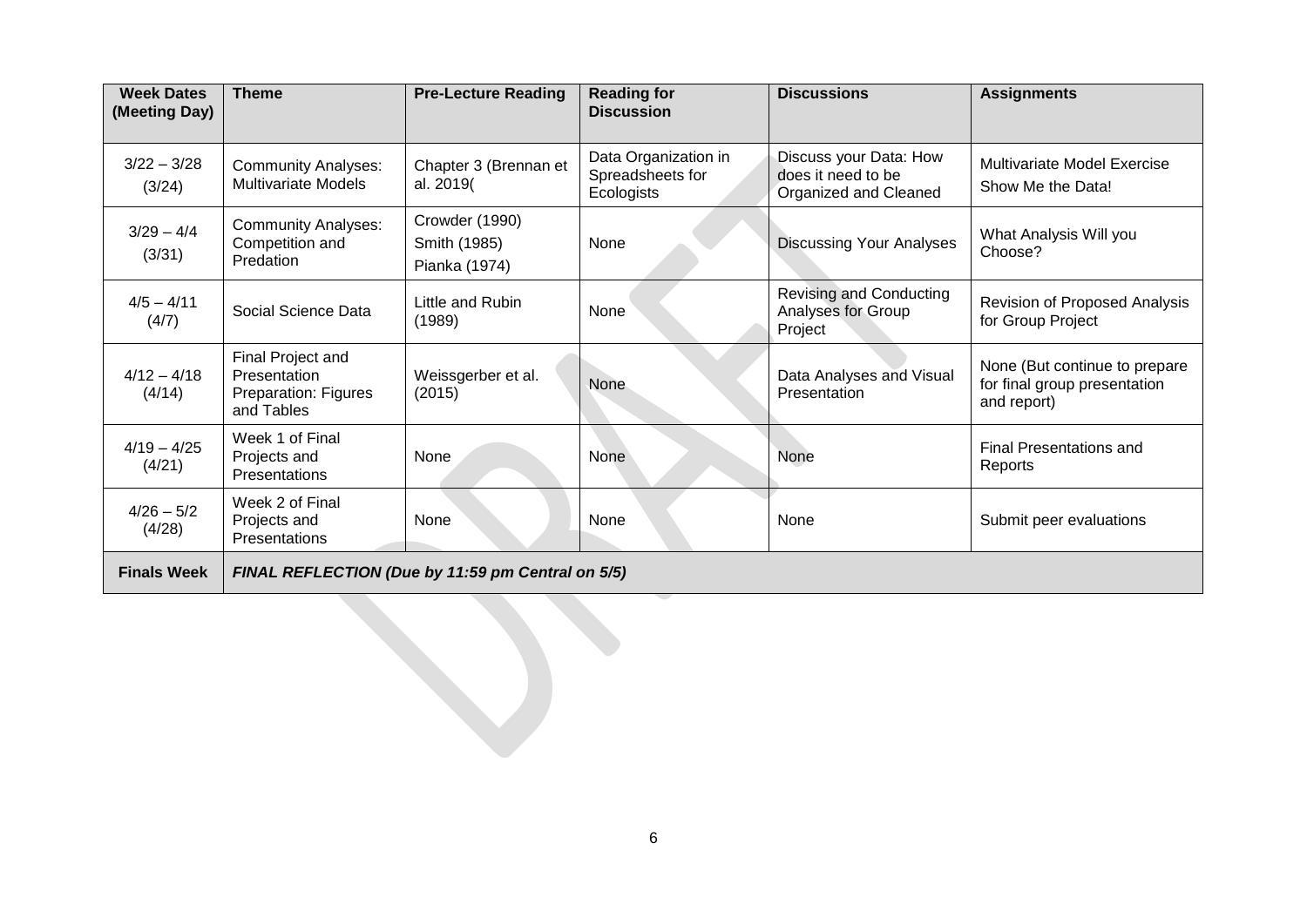## **PLAGIARISM AND ACADEMIC DISHONESTY:**

Plagiarism is defined as using more than four consecutive words form a source without a citation. You may not use another's words directly without putting them within quotations. It is also plagiarism when either an author's ideas or organization of concepts are used without giving a citation. Students caught plagiarizing will receive a failing grade for the assignment and will face additional punishments up to expulsion as outlined by University policy. I invite you to visit the online resource<http://www.plagiarism.org/> to make sure you understand what plagiarism is and how to avoid it.

In a similar vein, copying another student's work and claiming it as your own is considered a similar form of academic dishonesty. In this class, I do allow students to collaborate with one another, whether on homework or even exams. However, your submissions should reflect your own efforts and not the efforts of a classmate or classmates. Your learning and grade are your own and should be earned by you, even when collaborating with others.

### **STUDENTS WITH DISABILITIES:**

It is the policy of the University of Nebraska at Kearney to provide flexible and individualized reasonable accommodation to students with documented disabilities. To receive accommodation services for a disability, students must be registered with the UNK Disabilities Services for Students (DSS) office, 175 Memorial Student Affairs Building, 308-865-8214 or by email [unkdso@unk.edu.](mailto:unkdso@unk.edu)

#### **STUDENTS WHO ARE PREGNANT:**

It is the policy of the University of Nebraska at Kearney to provide flexible and individualized reasonable accommodation to students who are pregnant. To receive accommodation services due to pregnancy, students must contact Cindy Ference in Student Health, 308-865-8219. The following link provides information for students and faculty regarding pregnancy rights. [http://www.nwlc.org/resource/pregnant-and](http://www.nwlc.org/resource/pregnant-and-parenting-students-rights-faqs-college-and-graduate-students)[parenting-students-rights-faqs-college-and-graduate-students.](http://www.nwlc.org/resource/pregnant-and-parenting-students-rights-faqs-college-and-graduate-students)

#### **UNK STATEMENT OF DIVERSITY & INCLUSION:**

UNK stands in solidarity and unity with our students of color, our LatinX and international students, our LGBTQIA+ students and students from other marginalized groups in opposition to racism and prejudice in any form, wherever it may exist. It is the job of institutions of higher education, indeed their duty, to provide a haven for the safe and meaningful exchange of ideas and to support peaceful disagreement and discussion. In our classes, we strive to maintain a positive learning environment based upon open communication and mutual respect. UNK does not discriminate on the basis of race, color, national origin, age, religion, sex, gender, sexual orientation, disability or political affiliation. Respect for the diversity of our backgrounds and varied life experiences is essential to learning from our similarities as well as our differences. The following link provides resources and other information regarding D&I: [https://www.unk.edu/about/equity-access](https://www.unk.edu/about/equity-access-diversity.php)[diversity.php.](https://www.unk.edu/about/equity-access-diversity.php)

# **REPORTING STUDENT SEXUAL HARASSMENT, SEXUAL VIOLENCE OR SEXUAL ASSAULT:**

Reporting allegations of rape, domestic violence, dating violence, sexual assault, sexual harassment, and stalking enables the University to promptly provide support to the impacted student(s), and to take appropriate action to prevent a recurrence of such sexual misconduct and protect the campus community. Confidentiality will be respected to the greatest degree possible. Any student who believes she or he may be the victim of sexual misconduct is encouraged to report to one or more of the following resources:

### **Local Domestic Violence, Sexual Assault Advocacy Agency:** 308-237-2599

#### **Campus Police (or Security):** 308-865-8911

#### **Title IX Coordinator:** 308-865-8655

Retaliation against the student making the report, whether by students or University employees, will not be tolerated.